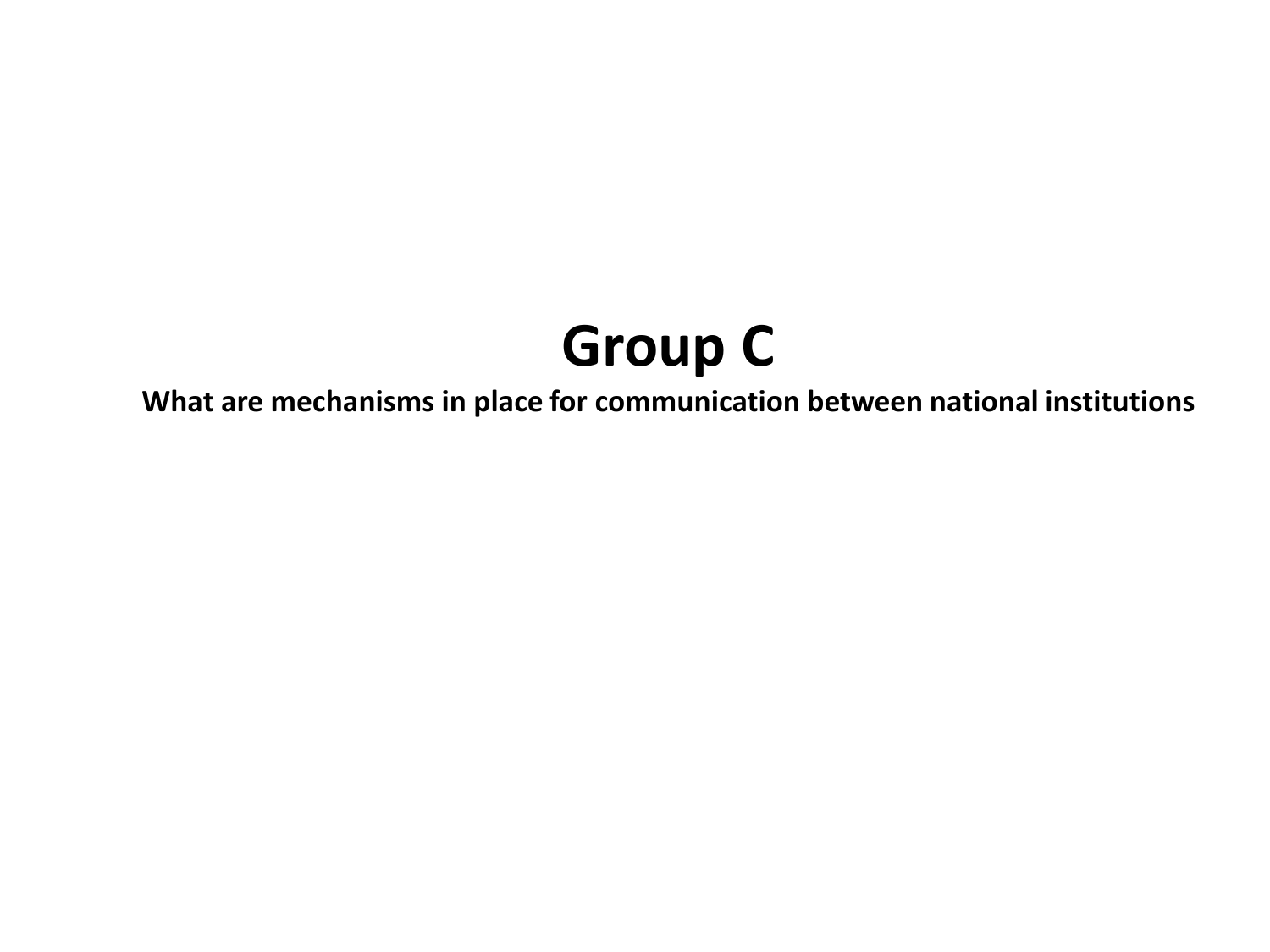| <b>Institutions</b>                                                                | <b>Products</b>                                       | <b>Challenges</b>                                                                                        |
|------------------------------------------------------------------------------------|-------------------------------------------------------|----------------------------------------------------------------------------------------------------------|
| Meteo and hydro<br>service                                                         | Weather, soil related and<br>streamflow related info. | Coverage?<br><b>Timely delivery!</b><br>Format?<br>Availability<br>(charges?)                            |
| <b>Ministries</b><br>agro<br>Water<br>Environment<br><b>Disaster</b><br>management | crop conditions data (MK)                             | <b>Institutional</b><br>coordination for<br>communication<br>(developed<br>strategies?)<br>crop feedback |
| <b>Research</b><br>organizations                                                   |                                                       | <b>Funding</b>                                                                                           |
| <b>Media</b>                                                                       |                                                       | Misunderstanding of<br>data                                                                              |
| NGO/CSO                                                                            |                                                       |                                                                                                          |
| <b>Pratictioners</b>                                                               |                                                       | Coverage (local soil<br>info)                                                                            |
| <b>Public</b>                                                                      |                                                       | <b>Conflicts based on</b><br>media publications                                                          |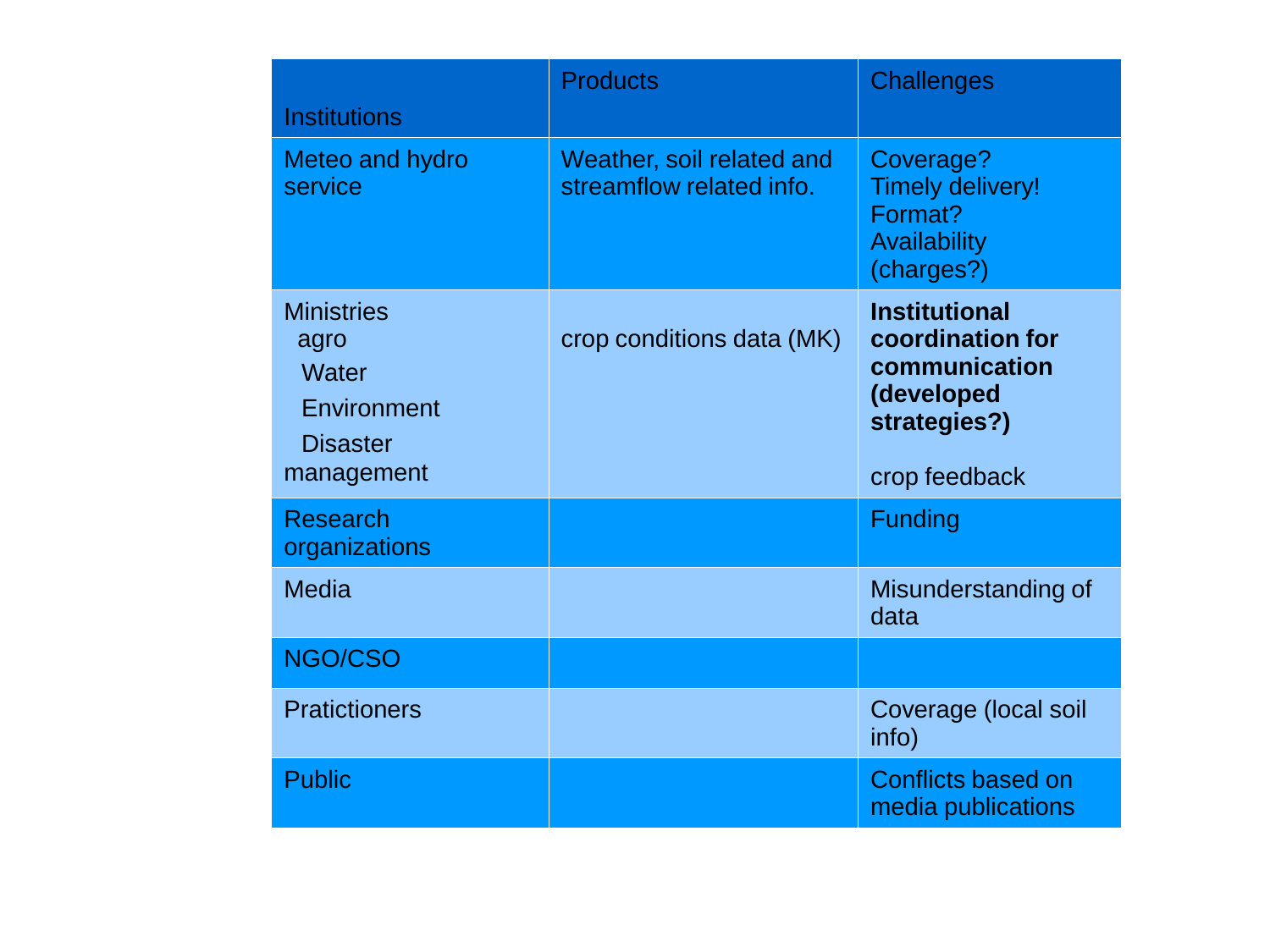## Is there a body of stakeholders which has competence on monitoring and early warning ?

Romania: products are placed on web. Special notes are Prepared according formalized procedure, including information on soil moisture (updated weekly). Note is sent to ministry of environment and climate change and ministry of agriculture and is then used by gvt. Note includes outlook and possibility of extreme situation.

On web, information is free and available for public. Inormation is updated 3 times weekly. There is phone service in place for specific information. Plan is to upgrade this service for all weather extreme events. Agrometeorological forecats is broadcasted each morning over radio.

Provision of specific and advanced information is based on contracts.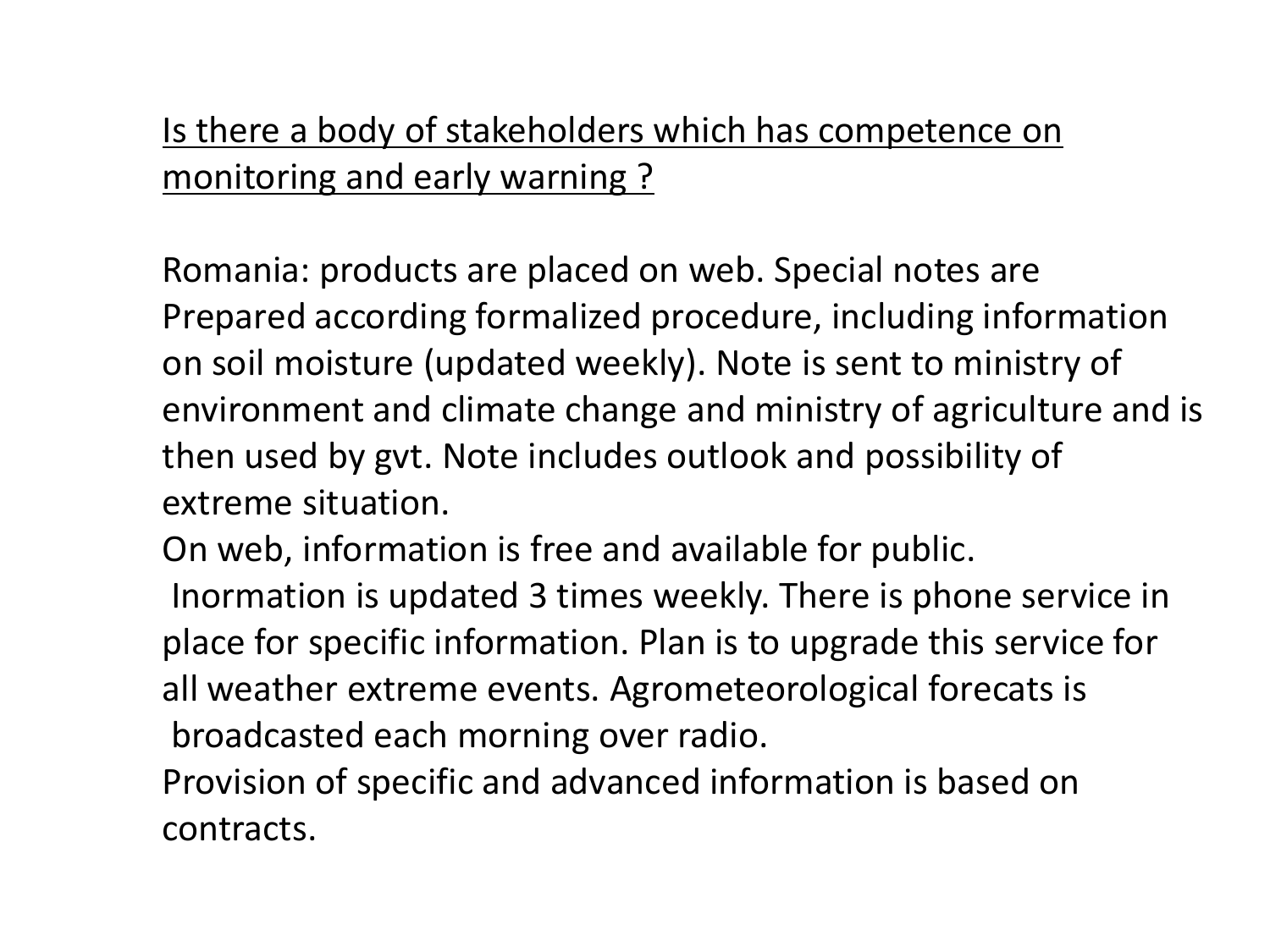Macedionia: meteo service prepares warning information and crisis management center distributes information and takes actions. Government has coordination body which takes decisions.

Slovenia: ad-hoc meetings between meteo service and chamber of agriculture

Turkey: ministry of agriculture is responsable for coordination and issues warnings. It operates own network of stations.

Croatia: better cooperation needed between FP for environment (UNCCD, UNFCC) which is responsible for sustainable land management, and ministry of agriculture, which is focused on mitigation of ongoing situation.